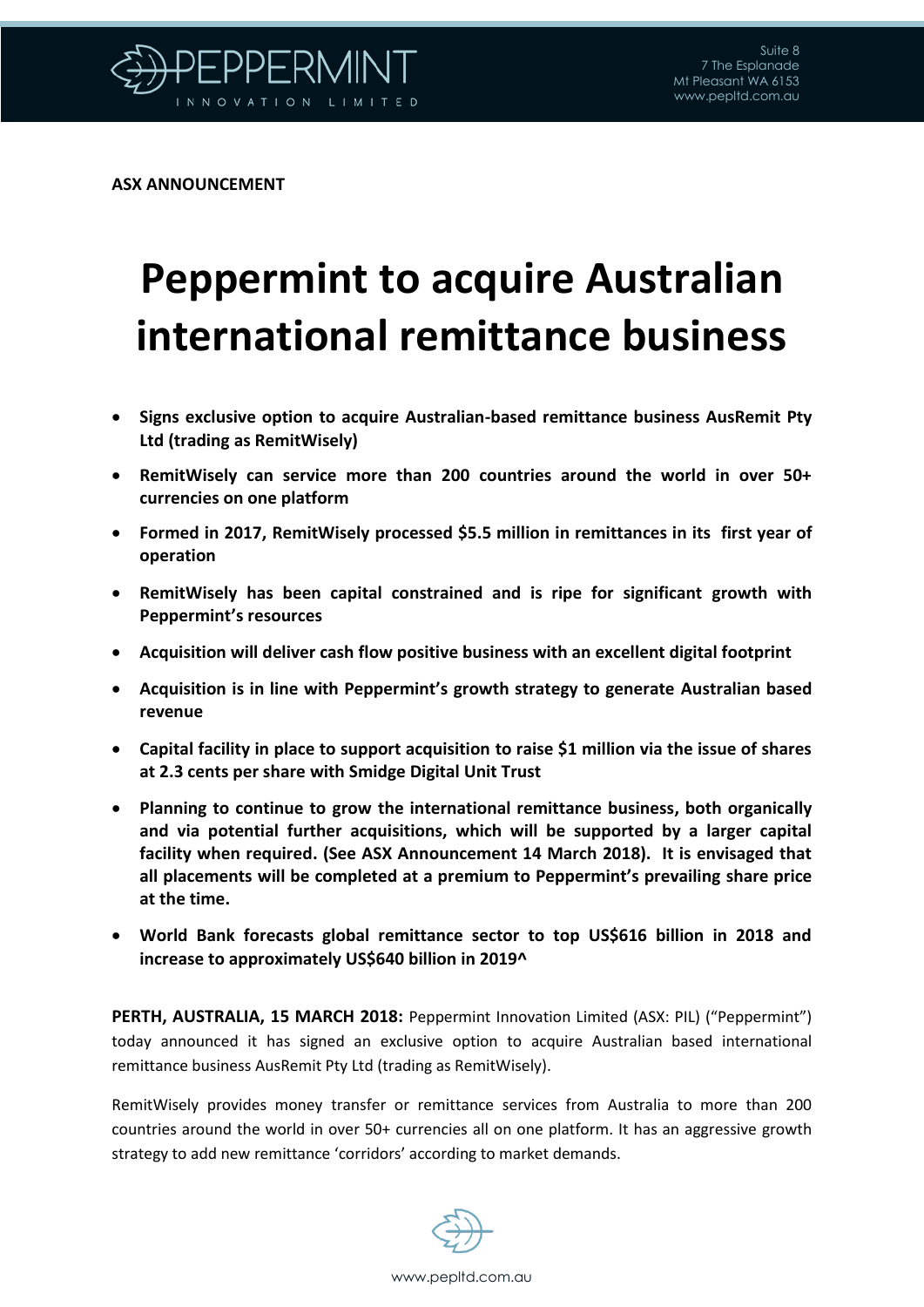

Under the terms of the agreement, Peppermint has exclusive rights to acquire 100% of AusRemit shares for a purchase price comprising 50 per cent Peppermint shares and 50 per cent cash.

The final purchase price will be calculated on a multiple of three times AusRemit's earnings before interest tax depreciation and amortisation (EBITDA), or an agreed minimum of AUD\$560,000 (based on costs to build the business to date), whichever is the greater.

The target date for acquisition, subject to Peppermint being satisfied with its due diligence enquires, is 1 May 2018 unless both parties agree otherwise.

**Peppermint's Managing Director and CEO Chris Kain said:** "Subject to due diligence, the acquisition of AusRemit will provide an excellent launch pad for Peppermint's international remittance business. The acquisition is consistent with our stated objectives to leverage and expand on Peppermint's established business operations in the Philippines.

"RemitWisely has been well constructed but it has been constrained because it didn't have access to the resources required to grow..

"The injection of Peppermint's resources will change that and from the point of acquisition this business will have the ability to grow rapidly. This is exciting given the expanding size of the global remittance market. We hope to double the value of remittances across RemitWisely's platform in the next 12 months

"For example, in 2016, people living abroad sent an estimated US\$574 billion back to their home countries\*, while during the same year US\$16.184 billion in remittances was sent from Australia to other countries around the world<sup>+</sup>.

"These figures are predicted to increase substantially with the World Bank forecasting global remittances will top US\$616 billion in 2018^ and increase to approximately US\$640 billion in 2019^."

"The acquisition price of AusRemit was particularly attractive to Peppermint in comparison to similar transactions in the financial technology sector.

"We will continue to assess other potential opportunities to further build on our international remittance business from Australia, as we strive to deliver to deliver on our stated objective to generate and build multiple revenue streams for Peppermint.

"We believe these important initiatives will deliver real value to our shareholders."

For more information, please contact:

Chris Kain Managing Director & CEO Peppermint Innovation Limited [info@pepltd.com.au](mailto:info@pepltd.com.au)